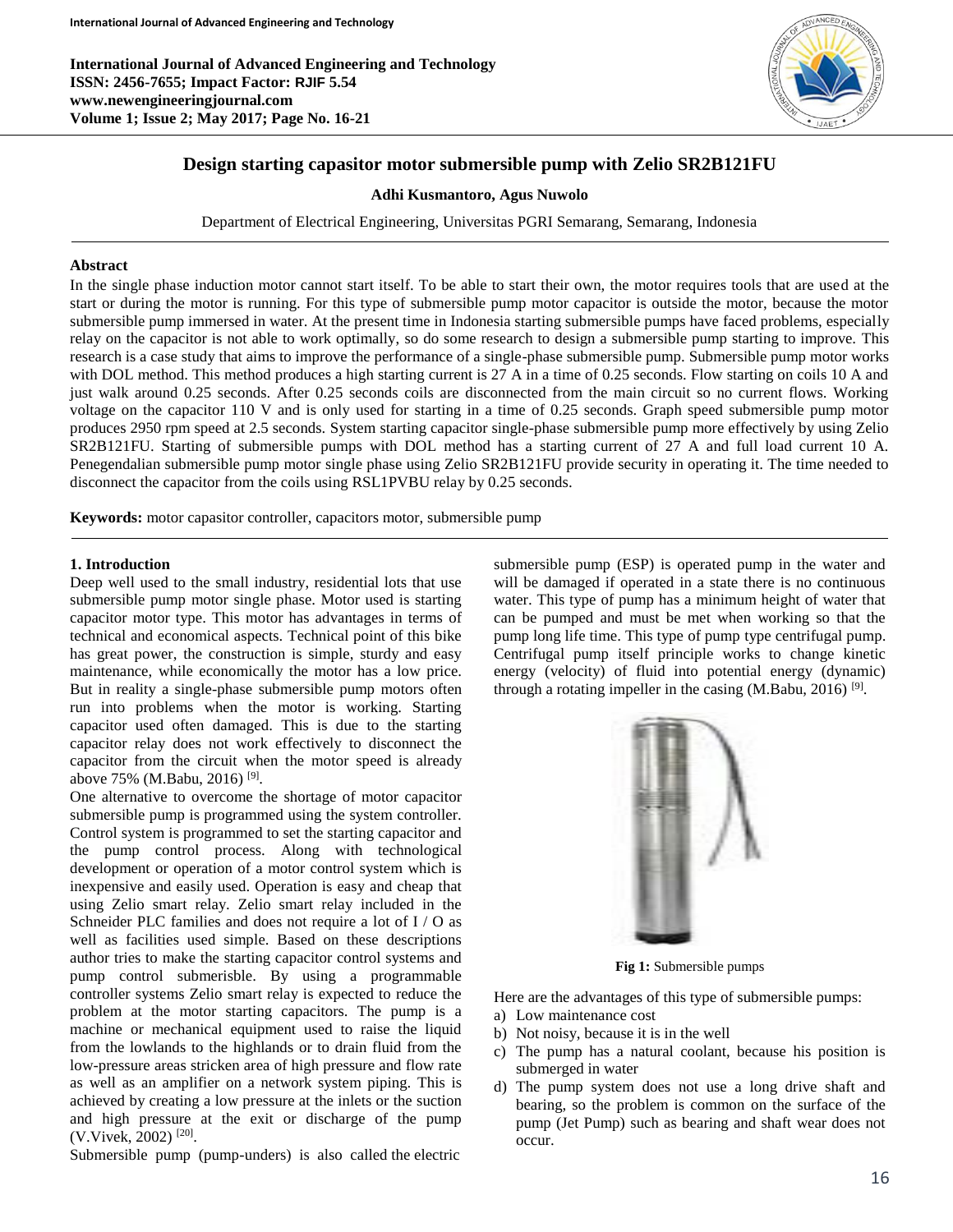

**Fig 2:** System connection to the motor capacitor

On this kind of Grundfos submersible pump motors are given a sign with a different cable colors. To be connected to the capacitor with cable color black, while the color of the cable connected to the power grid. Construction of single phase induction motor is almost equal to the three-phase induction motor rotor cage, which distinguishes the stator coils form a single phase coil. Single phase induction motors are usually equipped with the necessary centrifugal switch the starting time, the switch will disconnect the supply voltage to the coils after the motor reaches a speed of 75% s.d 100% of the nominal speed of the motor. By connecting a single phase induction motor to a source of alternating voltage single phase, the stator coils will generate the sinusoidal flux (T. R. Brinner,  $2004$ ) <sup>[19]</sup>. The magnetic flux is only a pulsation flux, flux is not a swivel, so it does not rotate the rotor at rest, just round the flux generated. So the single-phase induction motor can not start itself. To be able to start their own, motors require tools, there are tools used at the start or during the motor is running. Construction of motor capacitor is almost the same as split phase motors, the difference is only in the addition of unit capacitors connected in series with the primary coil or coils. Capacitors are usually placed on the outside of the motor or be inside the motor home (Sapna Khanchi, 2013)  $[16]$ . During the period from the start and the auxiliary winding primary coil is connected to a voltage source and closed centrifugal switch position. Coils connected in series with the capacitor and centrifugal switch. After the rotation of the motor to reach 75% of the nominal speed centrifugal switch will be open so that the motor only works with the main coil only. Round magnetic field to be generated in the motor so arises a phase difference of 90 ° between the primary coil with electric coils. Capacitors are used to carry current to the coils to achieve the maximum price before the current from the primary coil reaches its maximum, so the flow of the coils will precede the current from the primary coil. This condition will produce a rotating magnetic field in the stator, which will result in the motor rotor will rotate. At the start motor will generate torque start (asut) is high when the capacitor connected in series with coils. Installation of capacitor increase the phase angle between the coil current. Equivalent circuit capacitor motors start when the starting (starting) can be expressed by the following equation (Gupta J. B., 2005):

$$
X_C = \frac{1}{\omega C} = X_a + \frac{R_a R_m}{|Z_m| + X_m}
$$

$$
C = \frac{1}{\omega \left\{ X_a + \frac{R_a R_m}{|Z_m| + X_m} \right\}}
$$





**Fig 4:** Circuit capacitor start

Zelio Smart Relay is made by Schneider Telemecanique. Available in two models, namely models of compact and modular models. If necessary you can add I / O modules addition (expansion I / O modules), both I / O and discrete I / O analog. Some other options can also be added (MODBUS communications and Memory Module). Programming on Zelio Smart Relay can be done in two ways, first using a programming console (provided the screen and program buttons integrated on the device Zelio) and the second using the help of a PC (personal computer) (N.R.Chitragar, 2015).

## **2. Methodology**

### **2.1 Data observation**

Observations conducted data includes data deep well, pump motor specification. Motors used GRUNDFOS SP 3A - 15. The pump is installed at a depth of 80 meters.



**Fig 5:** Caracteristic of the submersuble pump SP 3A-15 (Grundfos, 2014).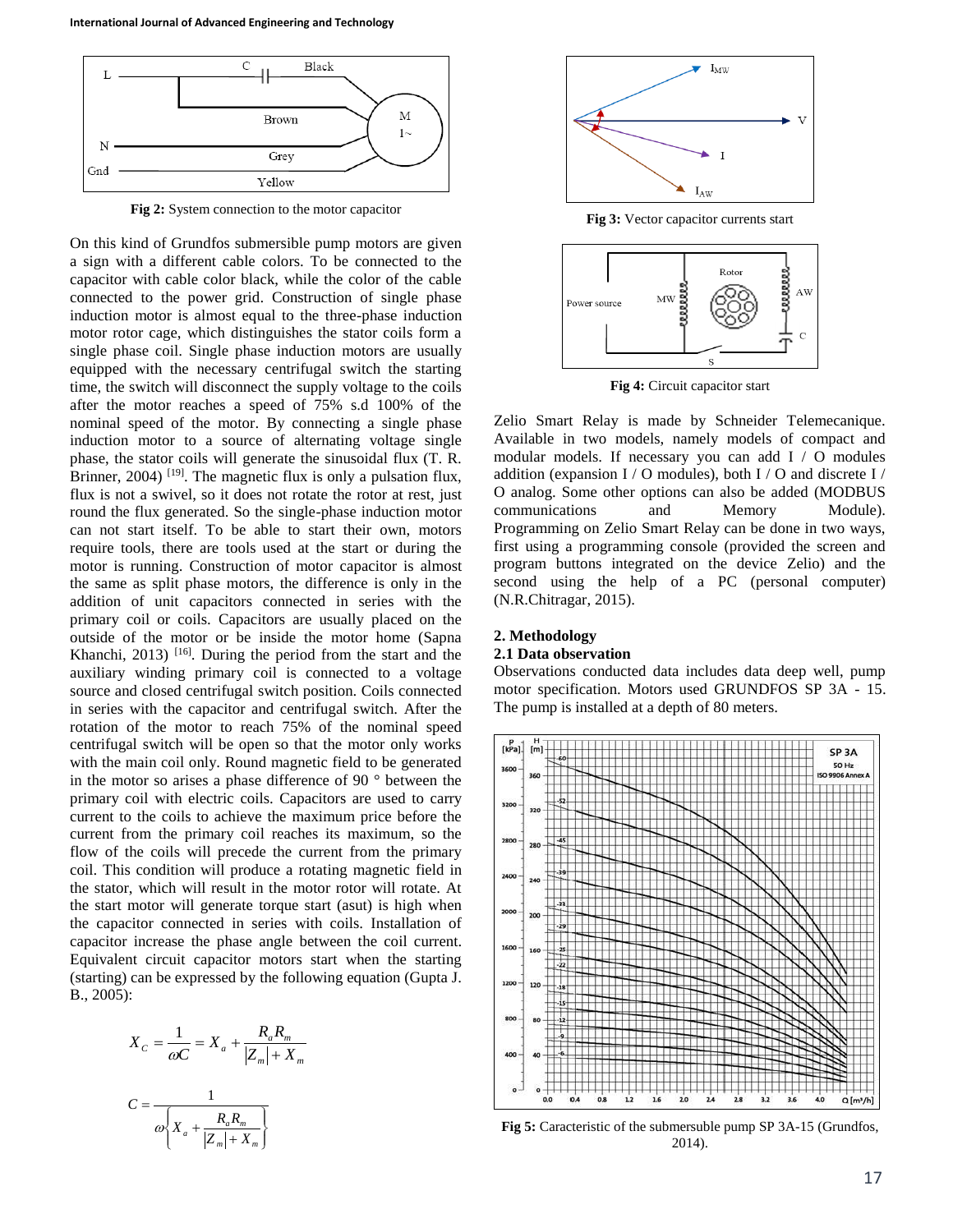#### **International Journal of Advanced Engineering and Technology**

Grundfos pump used with the following data:

- a) Type SP 3A-15
- b) Capacity  $3m^3$ / jam
- c) Source voltage single phase
- d) 2 pole (2950 rpm)
- e) 50 Hz
- f) 1,1 KW



![](_page_2_Figure_9.jpeg)

# **2.2 The design of the control circuit and power**

Control circuits using the following components:

- a) PLC Zelio SR2B121FU.
- b) Relay RSL1PVBU.
- c) Pilot lamp 220 V.
- d) Pushbutton (start dan stop).
- e) Selektor switch (Man, Off, Auto).
- f) WLC (water level control).

In designing the power circuit shown in Figure 3.4 is only required component of magnetic contactor (MC), overload relays (OL) and MCB single phase. Motor pumps used to have a voltage of 220 V. The capacitors used starting the pump motor has a value of 225 μf, 220 V. Used as a relay output interface Zelio PLC with a magnetic contactor (MC) and the interface between the motor coils and capacitors.

![](_page_2_Figure_19.jpeg)

**Fig 7:** The design of power circuit

![](_page_2_Figure_21.jpeg)

Fig 8: The design of the control circuit

### **3. Results and Discussion**

## **3.1 The results of the program design LD**

In designing the program using Zelio Zelio Soft 2.0 and the selected language program ladder diagram (LD). In the manufacture of ladder diagram to follow the algorithm control process shown in Figure 10. At the time of initial conditions WLC sensor will provide information on the water level in the tank and deep well. If the condition of deep well water level is less, then the submersible pump can not or should not work. If the water level is less than or empty tank, the submersible pump should work to replenish water in the sump. Starting relay pump motor capacitor is governed by omron relay controlled by program Zelio Soft 2.0. In the design of submersible pump control can be done manually or automatically. Work or cessation of submersible pumps depends on the sensitivity of the sensor WLC.

To run the submersible pump motor starting relay capacitor is required to work for two seconds to disconnect the capacitor from the motor coils. Submersible pumps can be operated manually or automatic performed with the selector switch (I1 and I6). Input from Zelio SR2B121FU is more current sensors (OL), water tank level sensor and wells (single WLC) and push button start and stop.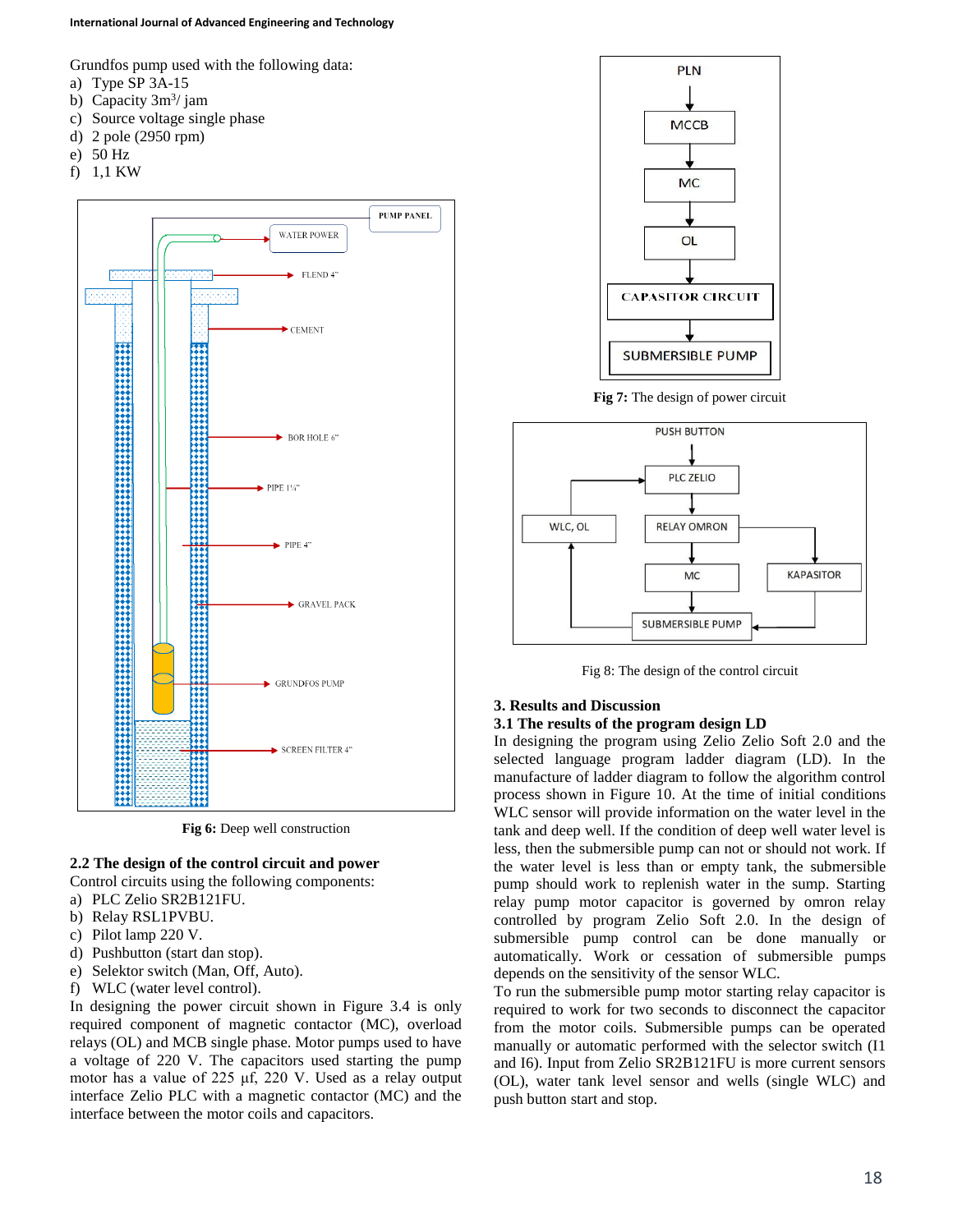![](_page_3_Figure_1.jpeg)

**Fig 9:** LD starting capacitors and sensors

![](_page_3_Figure_3.jpeg)

**Fig 10:** Algorithm Zelio Soft program

![](_page_3_Figure_5.jpeg)

**Fig 11:** LD Starting the motor and pump indicator

Submersible pump motor works with DOL method. This method produces a high starting current is 27 A in a time of 0.25 seconds. Graph primary coil current and the coils are shown in Figure 12 and Figure 13. Motor used to work at full load current of 10A.

![](_page_3_Figure_8.jpeg)

**Fig 12:** Starting current and full-load current.

![](_page_3_Figure_10.jpeg)

**Fig 13:** Current main winding

In the figure 13 indicates current coils starting at 10 A and just walk around 0.25 seconds. After 0.25 seconds coils are disconnected from the main circuit so no current flows. Working voltage on the capacitor 110 V and is only used for starting in a time of 0.25 seconds.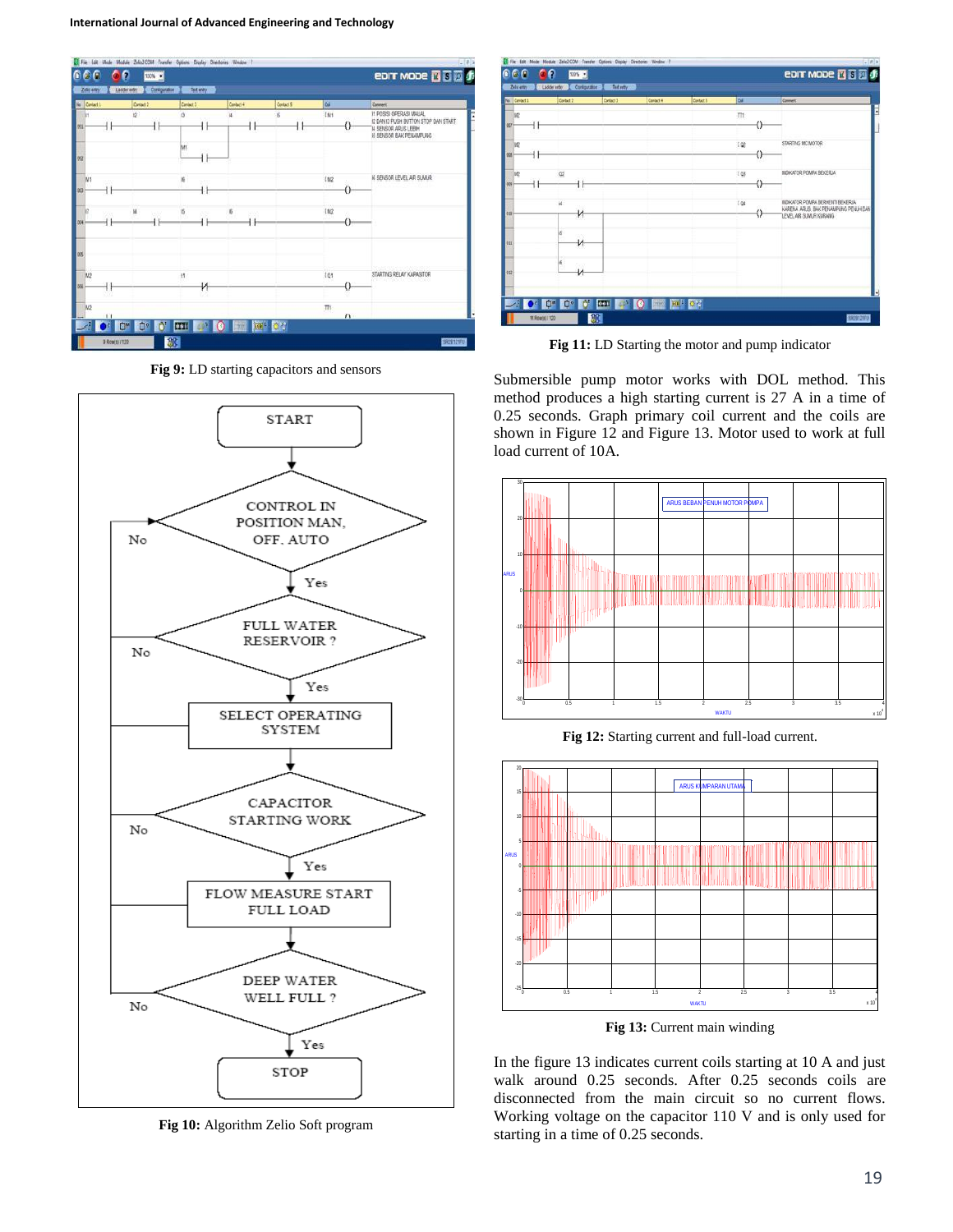![](_page_4_Figure_1.jpeg)

Fig.14. Current auxiliary winding

![](_page_4_Figure_3.jpeg)

![](_page_4_Figure_4.jpeg)

![](_page_4_Figure_5.jpeg)

**Fig 16:** Torque motors

![](_page_4_Figure_7.jpeg)

**Fig 17:** Submersible motor speed

Submersible pump motor speed graph shown in Figure 17 which shows the speed of 2950 rpm in 2.5 seconds. In the

process of controlling the pump is equipped with a pump indicator work and the pump stops working (for overcurrent / OL break, the water level tank is full, the water level of wells less). When the relay starting capacitor is not working motor current is 27 A. This causes the submersible pump motor may burn if safety overcurrent (OL) does not immediately cut off the motor of the source voltage of 220 V.

## **4. Conclusion**

Submersible pump motor has advantages in terms of its technical and economical. Technical point of this bike has great power, the construction is simple, sturdy and easy maintenance, while economically the motor has a low price. But in reality a single-phase submersible pump motors often run into problems when the motor is working. Starting capacitor used often damaged. This is due to the starting capacitor relay does not work effectively to disconnect the capacitor from the circuit when the motor speed is already above 75%. One alternative to overcome the shortage of motor capacitor submersible pump is programmed using the system controller. Control system is programmed to set the starting capacitor and the pump control process. Along with technological development or operation of a motor control system which is inexpensive and easily used. Operation is easy and cheap that using Zelio smart relay. Zelio smart relay included in the Schneider PLC families and does not require a lot of I / O as well as facilities used simple. Based on these descriptions author tries to make the starting capacitor control systems and pump control submerisble. By using a programmable controller systems Zelio smart relay is expected to reduce the problem at the motor starting capacitors. The pump is a machine or mechanical equipment used to raise the liquid from the lowlands to the highlands or to drain fluid from the low-pressure areas stricken area of high pressure and flow rate as well as an amplifier on a network system piping. This is achieved by creating a low pressure at the inlets or the suction and high pressure at the exit or discharge of the pump. Based on the design, testing and analysis has been done in this study, it can be concluded as follows: to run the submersible pump motor starting relay capacitor is required to work for two seconds to disconnect the capacitor from the motor coils. Submersible pumps can be operated manually or automatic performed with the selector switch (I1 and I6). Input from Zelio SR2B121FU is more current sensors (OL), water tank level sensor and wells (single WLC) and push button start and stop. The use of WLC Omron in detecting water levels in the water tank and the water level in the wellbore work effectively provide information to the smart relay. At first sensor WLC will provide information on the water level in the tank and deep well. If the condition of deep well water level is less, then the submersible pump cannot or should not work. If the water level is less than or empty tank, the submersible pump should work to replenish water in the sump. Starting relay pump motor capacitor is governed by omron relay controlled by program Zelio Soft 2.0. In the design of submersible pump control can be done manually or automatically. Work or cessation of submersible pumps depends on the sensitivity of the sensor WLC. The use of programming languages ladder diagram (LD) is very helpful in the design process starting submersible pump motors. In designing the power circuit is only required component of magnetic contactor (MC), overload relays (OL) and MCB single phase. Motor pumps